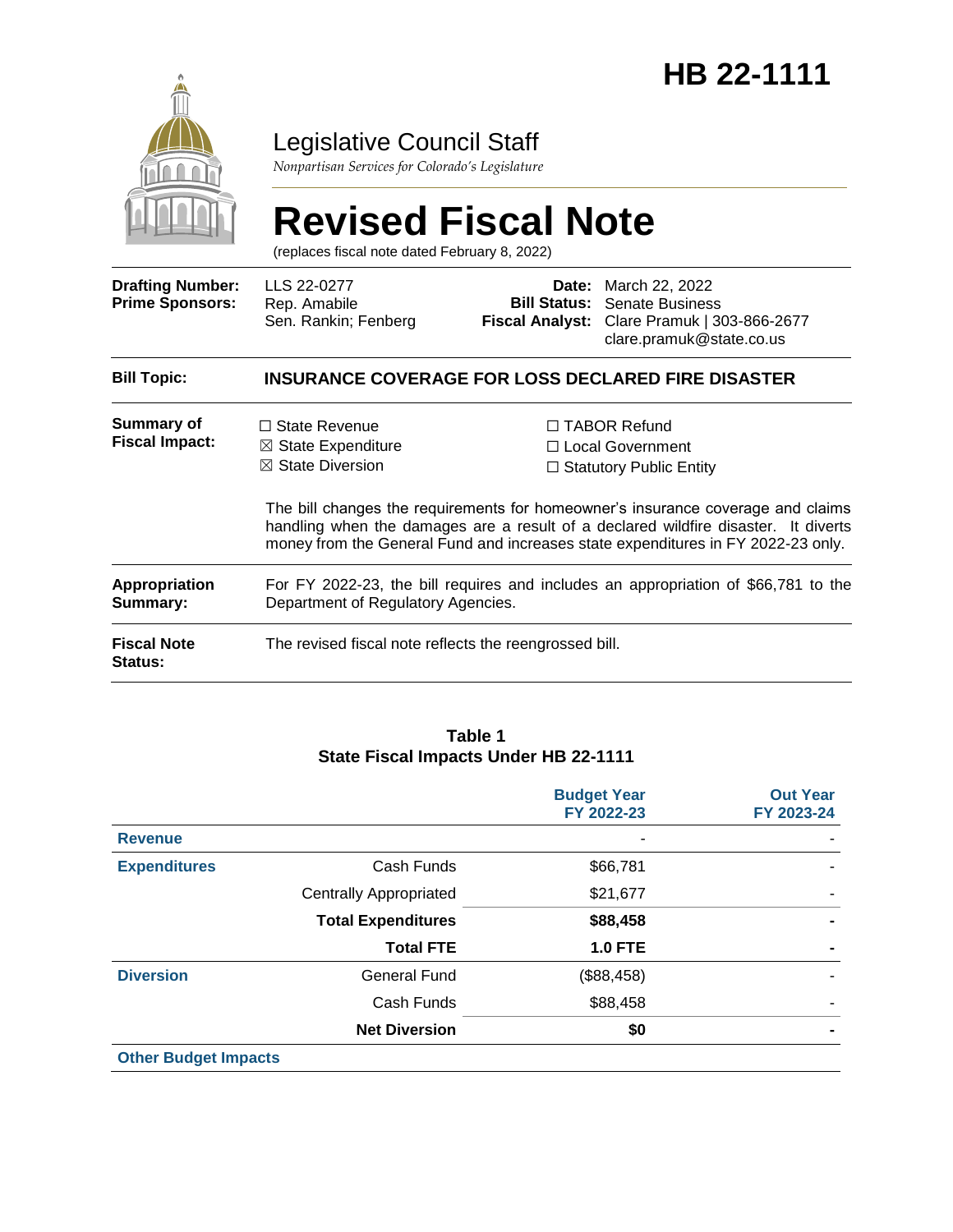Page 2

## Page 2<br>March 22, 2022 **HB 22-1111**

#### **Summary of Legislation**

The bill changes the requirements for homeowner's insurance coverage and claims handling in the event of a total loss of an owner-occupied residence, including the contents, when the loss is a result of a wildfire disaster declared by the Governor. The bill requires insurers to provide additional time and flexibility in rebuilding or replacing an insured residence and its contents, additional living expense coverage, building code upgrade costs, and a way to directly contact the insurer as detailed in the bill. The Commissioner of Insurance in the Department of Regulatory Agencies is required to adopt rules to simplify the process for policyholders to submit an inventory for personal property losses, and may adopt other rules to implement the bill.

#### **State Diversion**

This bill diverts \$88,458 from the General Fund in FY 2022-23. This revenue diversion occurs because the bill increases costs in the Department of Regulatory Agencies, Division of Insurance, which is funded with premium tax revenue that would otherwise be credited to the General Fund.

#### **State Expenditures**

The bill increases state expenditures in Department of Regulatory Agencies by \$88,458 in FY 2022-23 only, paid from the Division of Insurance Cash Fund. Expenditures are shown in Table 2 and detailed below.

|                                           | FY 2022-23     | FY 2023-24     |  |  |
|-------------------------------------------|----------------|----------------|--|--|
| <b>Department of Regulatory Agencies</b>  |                |                |  |  |
| <b>Personal Services</b>                  | \$59,231       | -              |  |  |
| <b>Operating Expenses</b>                 | \$1,350        |                |  |  |
| <b>Capital Outlay Costs</b>               | \$6,200        |                |  |  |
| Centrally Appropriated Costs <sup>1</sup> | \$21,677       | ۰              |  |  |
| <b>Total Cost</b>                         | \$88,458       | $\blacksquare$ |  |  |
| <b>Total FTE</b>                          | <b>1.0 FTE</b> | $\blacksquare$ |  |  |

**Table 2 Expenditures Under HB 22-1111**

<sup>1</sup> *Centrally appropriated costs are not included in the bill's appropriation.*